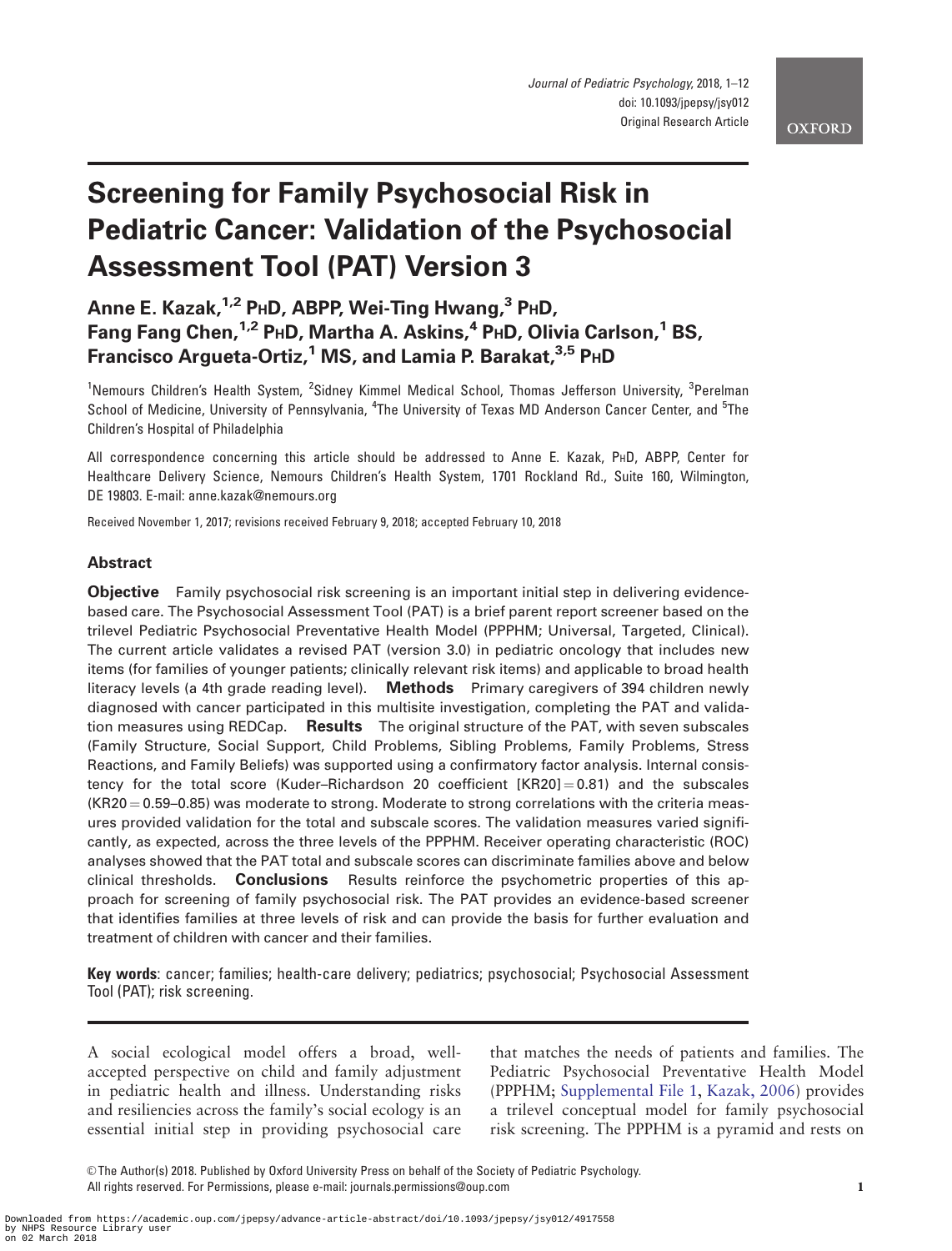the assertion that screening should involve all families entering a pediatric health setting rather than a more select screening of families thought to be at elevated risk. Using a public health framework, Universal Risk is at the base. This is the largest group of families, typically one half to two thirds of families [\(Kazak,](#page-10-0) [Schneider, DiDonato, & Pai, 2015](#page-10-0)), with the fewest psychosocial risks and the most favorable outcome and ability to cope and adjust to health challenges [\(Kazak,](#page-10-0) [2006](#page-10-0)). The middle tier of the pyramid is called Targeted and represents families, generally one quarter to one third of families ([Kazak, Abrams et al., 2015\)](#page-10-0), with some identifiable challenges and psychosocial risks ([Kazak, 2006\)](#page-10-0). These families may benefit from a range of evidence-based interventions. At the tip are Clinical families, the smallest groups at up to 15% of families ([Kazak, Abrams et al., 2015\)](#page-10-0), where there are generally more serious or chronic psychosocial challenges, and more intensive treatment and resources are necessary to promote family adjustment ([Kazak, 2006](#page-10-0)).

To our knowledge, the Psychosocial Assessment Tool 2.0 © (PAT; [Kazak, Schneider et al., 2015](#page-10-0); Pai et al., 2008) is the only validated brief parent report screener of family psychosocial risk. Subsequent to an initial version [\(Kazak et al., 2001, 2003](#page-10-0)), the PAT was modified and PAT2.0 was determined to be a reliable and valid instrument with a total score that maps on to the levels of the PPPHM (Pai et al., 2008). Psychosocial risk classification is generally stable across time ([Alderfer et al.,](#page-9-0) [2009](#page-9-0)). Screening with the PAT 2.0 can be completed shortly after the diagnosis of cancer [\(Kazak, Barakat,](#page-10-0) [Ditaranto et al., 2011\)](#page-10-0) and can facilitate the delivery of psychosocial care [\(Kazak, Barakat, Hwang et al., 2011](#page-10-0)).

Subsequent to the publication of the PAT 2.0 (Pai et al., 2008), interest in the PAT for family psychosocial risk screening increased, and it was disseminated through the Center for Pediatric Traumatic Stress (CPTS; SM581139). The PAT 2.0 is used in pediatric cancer, in the United States and other countries ([Barrera, Hancock, Rokeach, Atenafu et al., 2014;](#page-9-0) [Barrera, Hancock, Rokeach, Cataudella et al., 2014;](#page-9-0) [Gilleland et al., 2013](#page-10-0); [Karlson, et al., 2013;](#page-10-0) McCarthy et al., 2009; McCarthy, DeGraves et al., 2016; McCarthy, Wakefield et al., 2016; [Schepers et al.,](#page-11-0) [2018;](#page-11-0) [Sint Nicolaas et al., 2016\)](#page-11-0), and currently in 28.9% of U.S. cancer programs ([Scialla et al., 2018\)](#page-11-0). We developed guidelines for adapting the PAT for other pediatric illnesses and worked with users to complete adaptations for other groups: sickle cell disease ([Crosby et al., 2016](#page-10-0); [Karlson et al., 2012;](#page-10-0) [Reader](#page-10-0) [et al., 2017](#page-10-0)), organ transplantation ([Pai, Tackett,](#page-10-0) [Ittenbach,](#page-10-0) [& Goebel, 2012\)](#page-10-0), inflammatory bowel disease [\(Pai et al., 2014](#page-10-0)), congenital heart disease ([Hearps](#page-10-0) [et al., 2014\)](#page-10-0), chronic pain ([Woods](#page-11-0) & [Ostrowski-](#page-11-0)[Delahanty, 2017](#page-11-0)), and mixed samples of chronically ill infants and children (McCarthy, Hearps et al., 2016). In completing these adaptations, we found that the PAT items were largely acceptable, as is, for other conditions. We collected quarterly data from all users as well as other feedback. The PAT has been used equally in cancer and other diseases, with over 12,000 administrations [\(Psychosocial Assessment Tool, 2018](#page-10-0)).

Although the PAT 2.0 has strong psychometric properties and it has been used widely, we undertook steps to make improvements. Our goals were to ensure optimal utility and to refine items that assess key clinical care issues while also assuring accessibility for a broad range of families. In generating the third version of the PAT (which we now call simply PAT), we made the following changes, based on research and the user feedback—added items for families of infants and young children, broadened the types of clinically important risks included (e.g., mental health treatment, suicidality), and lowered the reading level to ensure applicability across health literacy levels. While similar to the PAT 2.0, the revised (third) version had not been evaluated.

The purpose of the present article was to evaluate the psychometric properties of the revised (third) version of the PAT in English in a new multisite pediatric cancer sample at diagnosis that is about three times larger than that in prior studies. Using the seven theoretically derived risk areas from the PAT 2.0, confirmatory factor analysis (CFA) was conducted with the expectation that these preestablished risk areas would be robust components of family psychosocial risk. Each risk area was validated against an established measure of a comparable construct, and the total score is examined in association with these measures. The three levels of the PPPHM were validated and the ability of the PAT to identify families at clinical risk was evaluated.

#### Method

#### **Design**

The data were drawn from a multisite prospective study validating the PAT in Spanish and English in pediatric cancer.<sup>1</sup> Study sites were Nemours  $(A, I, du)$ Pont Hospital for Children [AIDHC]; Wilmington, DE, Nemours Children's Hospital [NCH]; Orlando, FL), the Children's Hospital of Philadelphia (CHOP; Philadelphia, PA), and the University of Texas MD Anderson Cancer Center (MDA; Houston, TX). The baseline data point (used in this study) was within 45 days of the child's diagnosis with cancer.

#### **Participants**

Inclusion requirements were being the parent/caregiver of a child ages birth through 17 years newly diagnosed with a first pediatric neoplasm that required

1 Data in this article are based on the English version of the PAT, using the complete (closed) data set from the baseline data collection. The Spanish version will be analyzed separately.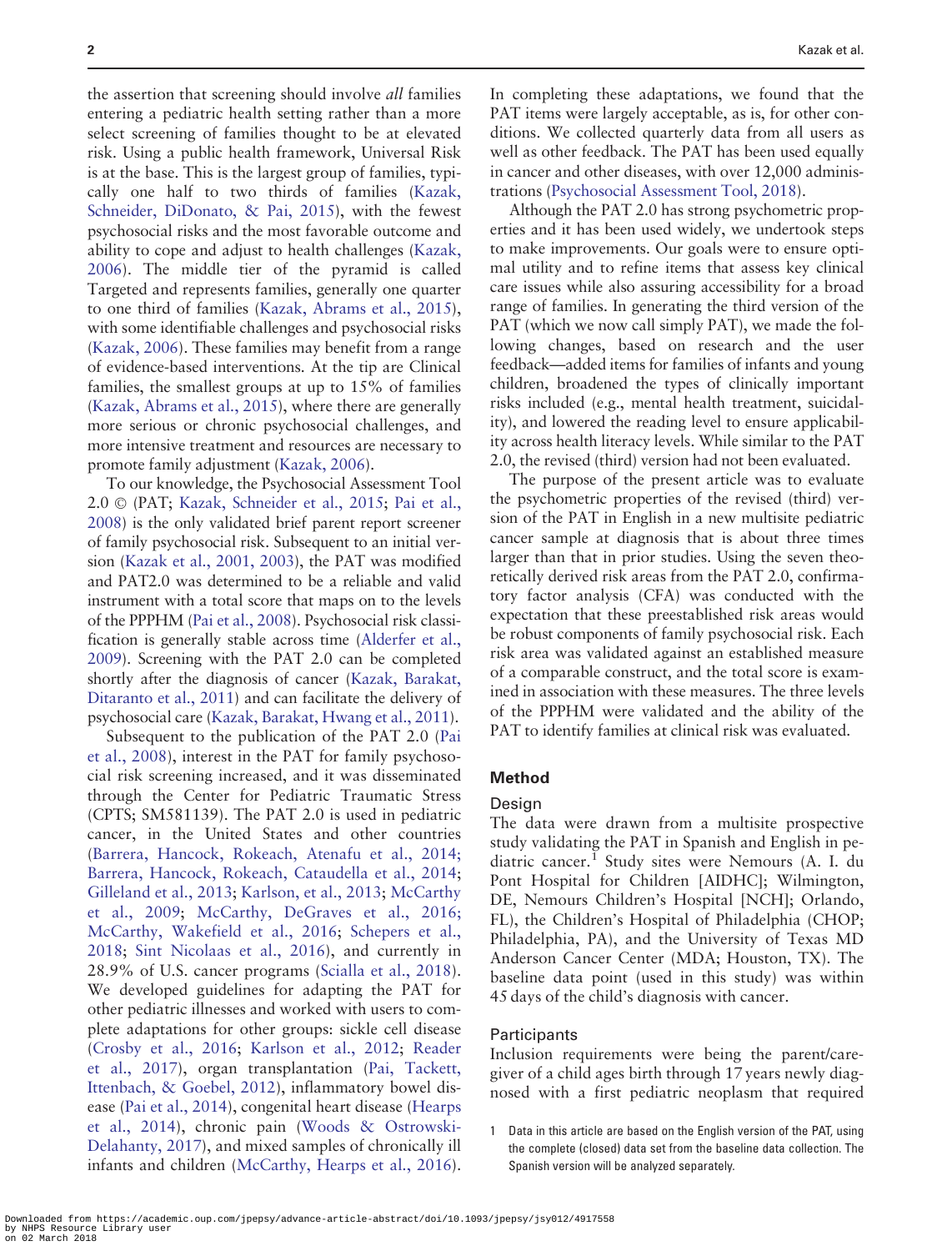#### Table I. Sample Demographics ( $n = 394$ )

|                   |                                                                                                                          |                                                   | Caregivers                                 |                                                        | Child with cancer                           |                                          |  |
|-------------------|--------------------------------------------------------------------------------------------------------------------------|---------------------------------------------------|--------------------------------------------|--------------------------------------------------------|---------------------------------------------|------------------------------------------|--|
|                   |                                                                                                                          | $\boldsymbol{N}$                                  | $\%$                                       |                                                        | $\overline{N}$                              | $\%$                                     |  |
| Age in years      | $<$ 21<br>>21                                                                                                            | 11<br>383                                         | 2.8<br>97.2                                | ${<}1$<br>$1 - 4$<br>$5 - 9$<br>$10 - 14$<br>$15 - 17$ | 16<br>119<br>98<br>103<br>58                | 4.1<br>30.2<br>24.9<br>26.1<br>14.7      |  |
| Gender            | Female<br>Male                                                                                                           | 353<br>41                                         | 89.6<br>10.4                               |                                                        | 191<br>202                                  | 48.5<br>51.3                             |  |
| Race              | Caucasian<br>African-American<br>Asian<br>Other<br>Multiracial<br>Not reported                                           | 285<br>62<br>16<br>19<br>11<br>$\mathbf{1}$       | 72.3<br>15.7<br>4.1<br>4.8<br>2.8<br>0.3   |                                                        | 274<br>64<br>13<br>15<br>27<br>$\mathbf{1}$ | 69.5<br>16.2<br>3.3<br>3.9<br>6.9<br>0.3 |  |
| Ethnicity         | Non-Hispanic<br>Hispanic<br>Not reported                                                                                 | 350<br>38<br>6                                    | 88.8<br>9.6<br>1.5                         |                                                        | 346<br>47<br>$\mathbf{1}$                   | 87.8<br>11.9<br>0.3                      |  |
| Education         | <grade 12<br="">High school<br/>Some college<br/>BA or equivalent<br/>Postgraduation study<br/>Graduation degree</grade> | 14<br>68<br>73<br>156<br>18<br>65                 | 3.6<br>17.3<br>18.5<br>39.6<br>4.6<br>16.5 |                                                        |                                             |                                          |  |
| Marital status    | Single<br>Married/partner<br>Separated/divorced<br>Widowed<br>Other/not reported                                         | 75<br>289<br>27<br>$\overline{2}$<br>$\mathbf{1}$ | 19.0<br>73.4<br>6.9<br>0.5<br>0.3          |                                                        |                                             |                                          |  |
| Child's diagnosis | Leukemia<br>Lymphoma<br>Brain tumors<br>Solid tumors<br>Other<br>Not reported                                            | 144<br>67<br>54<br>121<br>7<br>$\mathbf{1}$       | 36.5<br>17.0<br>13.7<br>30.7<br>1.8<br>0.3 |                                                        |                                             |                                          |  |

chemotherapy and/or radiation. There were no exclusion criteria based on disease although patients referred directly to palliative care or hospice at diagnosis (not expected to live for 2 months) and those not fluent in English or Spanish were considered ineligible.

Participants were English-speaking caregivers of 394 patients newly diagnosed with a first pediatric malignancy (Table I).<sup>2</sup> The majority were married (73.4%), with 19% single parents and 6.9% separated or divorced. Participation was open to either one or two caregivers in the family, although data from only one parent per family were used in this report. The mother or female caregiver in a two-participant family was designated as the primary caregiver. If only one caregiver in a family participated, this person was designated as the primary caregiver regardless of gender and relationship

2 Two caregivers were eligible to participate. In this article, only data from one are included.

to the child. The sample consisted of 353 female caregivers (351 mothers, 2 grandmothers) and 41 male caregivers (fathers). The average size of the families was 4.6 people, including the patient, with an average of 1.5 siblings. There was a range of educational levels among the participants, with about one-third having less than a college degree (Table I). The patients ranged in age from birth through 17 years of age (Table I). Approximately half (51.3%) were male. Race and ethnicity reflected diversity: Caucasian (69.5%), African-American (16.2%), Asian (3.3%), Multiracial (6.9%), and other (3.9%). A minority identified as Hispanic (11.9%). The cancer diagnoses were: leukemias (ALL, AML, CML; 36.5%), solid tumors (30.7%), lymphomas (17.0%), brain tumors (13.7%), and others (2.1%).

# Procedure

This study was approved by the institutional review board at each site. Families were enrolled over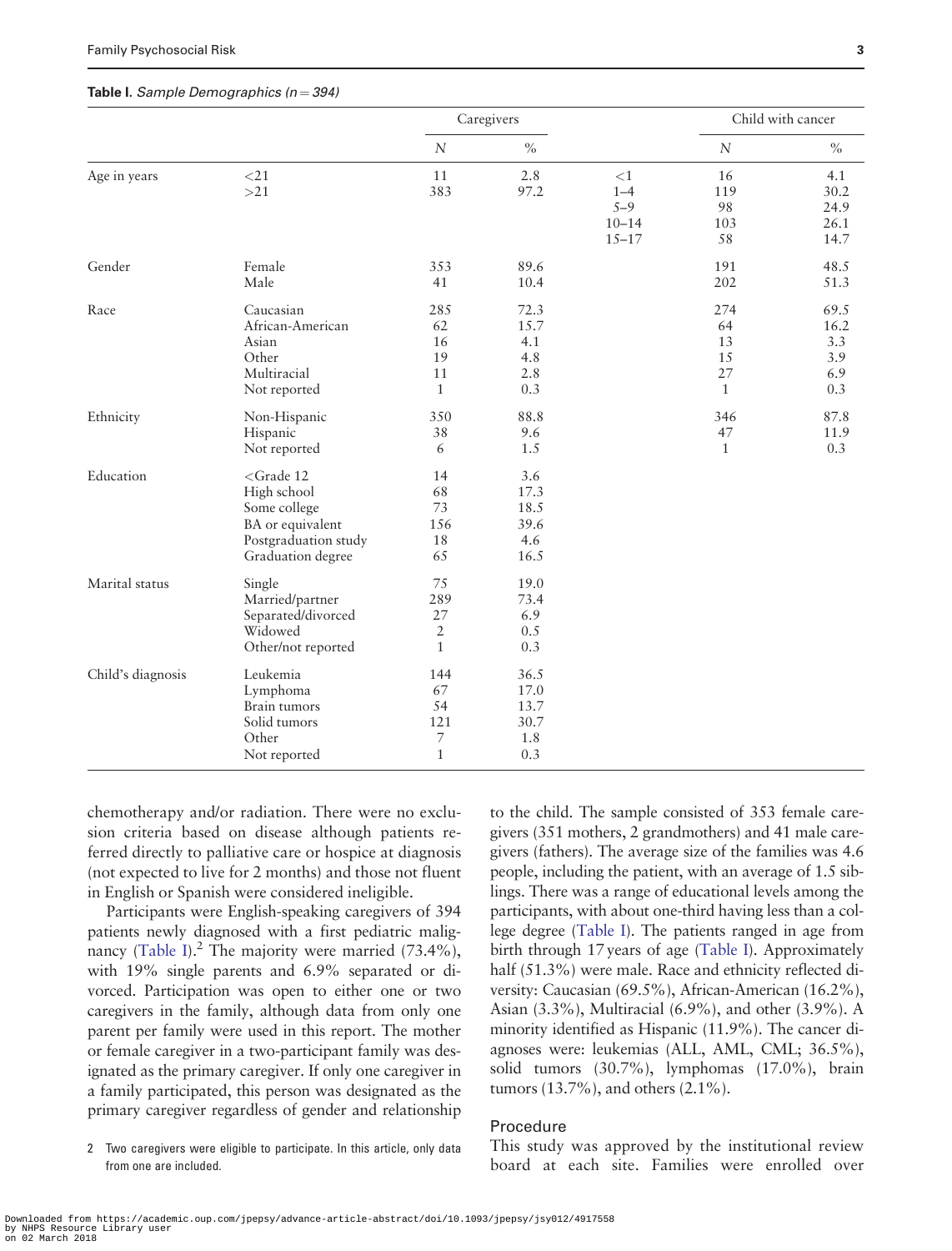34 months (December 2013–October 2016). New patients at each site were identified through review of admission and tumor registry lists and collaboration with oncology teams. Families were approached for study participation by a clinical research coordinator during an inpatient hospitalization or an outpatient appointment. After providing written informed consent, caregivers completed a 45-min battery of selfreport measures administered through a REDCap portal on a tablet computer. Participants understood that they could complete the study using a paper and pencil copy of the REDCap survey if they preferred; this option was also used in cases where the Internet connection was weak or unstable (90 families completed the study in paper and pencil). The overwhelming majority of participants completed the study online at the hospital, although a link to the REDCap survey or an e-mailed questionnaire was used in a small number of cases. Participants received a \$10 gift card as appreciation for their participation.

## Measures

# The PAT<sup>3</sup>

The PAT ([Kazak, Schneider et al., 2015;](#page-10-0) Pai et al., 2008) is a brief parent report screener of family psychosocial risk based on a social ecological model of families that assesses psychosocial risks across the child's social environment. The PAT generates a total score and seven subscale scores (e.g., Structure/Resources, Social Support, Child (Patient) Problems, Sibling Problems, Family Problems, Stress Reactions, and Family Beliefs) by summing the number of endorsed high-risk items (subscale scores) and as a weighted average (total score). The total score, which is a sum of the subscales, maps on to the PPPHM [\(Kazak, 2006\)](#page-10-0) with three tiers of risk—Universal, Targeted, and Clinical.

PAT 2.0 (Pai et al., 2008) is the "parent" of the currently tested third version. Based on user feedback, the following changes were made. For families of children aged <2 years, four items were added, specific to families of infants and preschoolers (McCarthy, Hearps et al., 2016). These replaced the longer set of child items and shortened the PAT for these families. Users indicated that items about more urgent clinical concerns would be helpful. Two risk items were added about child and sibling aggression and suicidality. Three risk items were added to the family problems subscale about suicide, crime and abuse, and mental health treatment. One question about whether the child (patient, sibling) takes medication for behavioral concerns was also added. In each case, a literature review was conducted to identify item structure and

3 The Psychosocial Assessment Tool (PAT) is a copyrighted instrument and may not be used without written permission. Please contact us at psychosocialassessmenttool@nemours.org for information about using the PAT.

determine high-risk responses. Draft items were shown to health-care providers for feedback and revision. All changes were written to be nonspecific as to disease/condition to facilitate the use of the PAT in diverse pediatric samples. As the PAT is now usually administered on a tablet or computer (Web version), modifications were introduced to facilitate administration (e.g., branching options). Branching options shortened the questionnaire for families by skipping nonrelevant items. In general, the added items did not substantively change the amount of time needed to complete the PAT.

Consistent with recommendations for optimizing health literacy [\(The Joint Commission, 2010\)](#page-11-0), PAT and its instructions were analyzed using the Flesch– Kincaid reading level/reading ease feature in Microsoft Word. Each item was tested individually, and an overall average reading level was generated. The wording of items that exceeded 4th grade was adjusted to achieve a 4th grade reading level or below whenever possible. Some multisyllabic technical medical or psychological terms were retained. Simple wording was used to put these words in context to simplify them.

#### Caregiver-Report Validation Measures

The following well-validated measures were completed by caregivers. They were selected to correspond with subscales of the PAT and to validate the total PAT score based on psychometric characteristics and brevity—to minimize participant burden.<sup>4,5</sup>

#### Barratt Simplified Measure of Socioeconomic Status

The Barratt Simplified Measure of Socioeconomic Status (BSMSS) ([Barratt, 2006\)](#page-9-0) is a self-report updated variation of the Hollingshead Four Factor Index of Social Status [\(Hollingshead, 1975](#page-10-0)). The BSMSS total score consists of two items: education (seven levels) and occupation (nine levels). The total score ranges from 8 to 66. The BSMSS was used to validate the Structure/Resources subscale of the PAT. The BSMSS has been used in pediatric oncology ([Tillery et al.,](#page-11-0) [2014\)](#page-11-0) with scores used to define five levels of SES.

#### The Medical Outcomes Study Social Support Survey

The Medical Outcomes Study Social Support Survey (MOS-SSS) [\(Sherbourne & Stewart, 1991\)](#page-11-0) is a 19-item scale. Items are rated on a five-point Likert scale from 1 (None of the time) to 5 (All of the time). Higher scores represent more support. The MOS-SSS has been used in pediatric cancer [\(Rosenberg et al., 2014](#page-10-0)). Cronbach's alpha for the current sample is 0.97. The MOS-SSS is used to validate the Social Support subscale.

- 4 The measures differ from those used in Pai et al (2008), although the constructs are the same.
- 5 There were no differences in the outcomes measures by study site.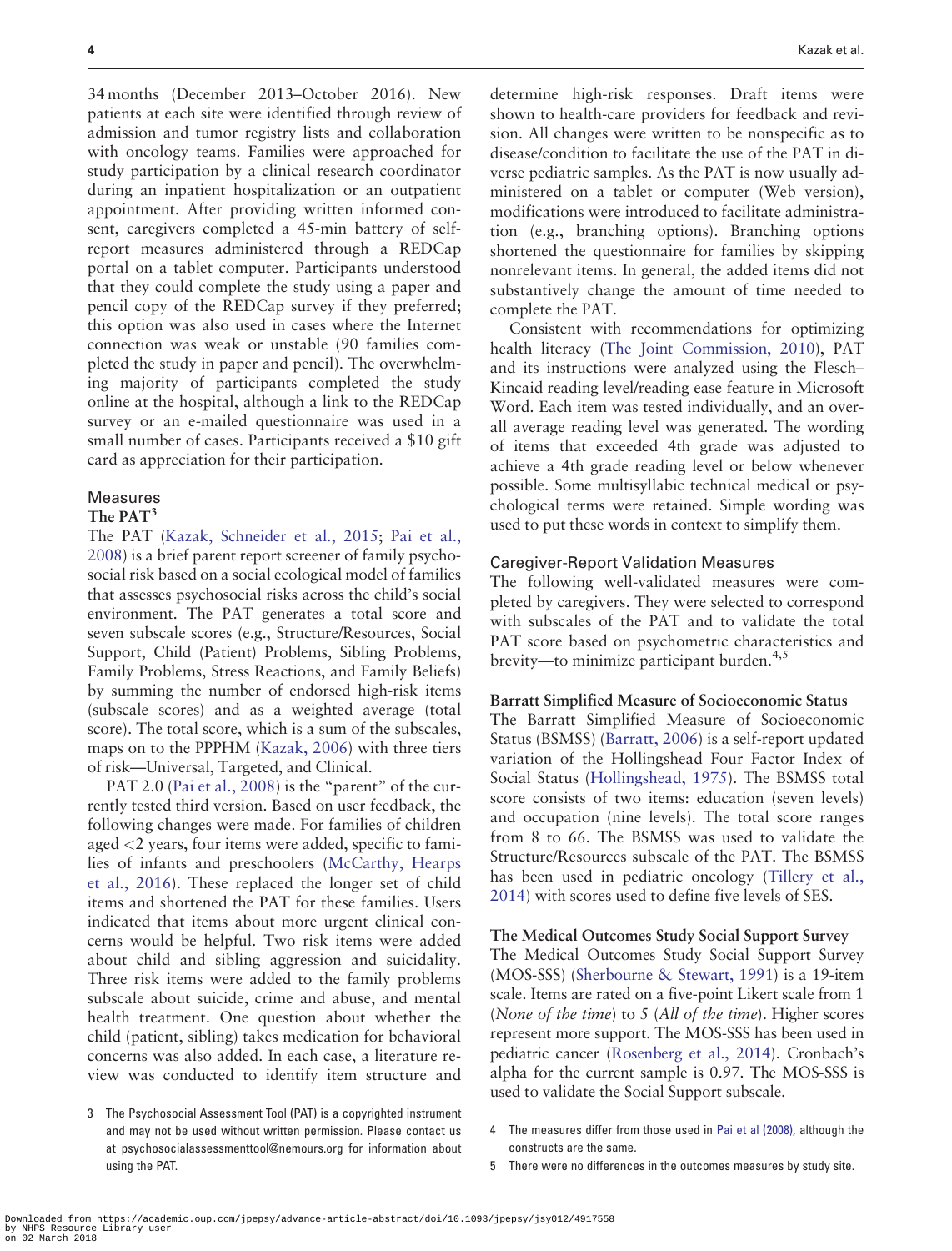#### The Strengths and Difficulties Questionnaire

The Strengths and Difficulties Questionnaire (SDQ) ([Goodman et al. 1998](#page-10-0)) is a 20-item measure of adjustment of children from 3 to 17 years old. A total difficulties score (0–40) is derived, with a cutoff of 14. The SDQ has strong psychometrics and has been used in pediatric oncology [\(Williams et al., 2013\)](#page-11-0). The SDQ validates the Child (SDQ-C) and Sibling (SDQ-S) subscales. Cronbach's alphas for the current sample are 0.77 (C) and 0.80 (S).

# The McMaster Family Assessment Device–General Functioning Subscale

The McMaster Family Assessment Device–General Functioning Subscale (FAD-GF) [\(Epstein et al., 1983](#page-10-0)) is a 12-item self-report scale with a four-point Likert scale from 1 (Strongly Agree) to 4 (Strongly Disagree). Lower scores indicate better functioning. It has been used in families with a child with cancer ([Schmitt](#page-11-0) [et al., 2008](#page-11-0)). Cronbach's alpha for the current sample is 0.89. The FAD-GF was used to validate the Family Problems subscale.

# PTSD Checklist-Civilian-6

The PTSD Checklist-Civilian-6 (PCL-C-6) (Lang & Stein, 2005) is a six-item self-report screening instrument for assessing posttraumatic stress symptoms and severity. It uses a five-point Likert scale from 0 (Not at all) to 5 (Extremely) and has excellent concurrent validity and strong specificity and sensitivity, with a clinical cutoff of 14. The sample Cronbach's alpha is 0.86. The PCL-C-6 is used to validate the Stress Reactions subscale.

Children's Hospital of Philadelphia-Self Efficacy Scale The Children's Hospital of Philadelphia-Self Efficacy Scale (CHOP-SES) 12-is a brief version of CHOP-SES ([Best et al, 2001\)](#page-9-0) that assesses parent perceptions of self-efficacy specific to medical care for their child. The scale uses a five-point Likert scale from 1 (Not at all confident) to 5 (Extremely confident). Sample internal consistency (Cronbach's alpha) is 0.90. The CHOP-SES is used to validate the Family Beliefs subscale.

# The Distress Thermometer

The Distress Thermometer (DT) (National Comprehensive Cancer Network, 2003) is a brief selfreport visual analog measure of psychological distress from 0 (No Distress) to 10 (Extreme Distress). It has been used in pediatric cancer and other childhood illnesses, generally with a clinical cutoff of 4 or 5 ([Wiener et al., 2017\)](#page-11-0). It is used to validate the PAT total score.

#### Data Analysis

The guidance of [Holmbeck and Devine \(2009\)](#page-10-0) for measure validation was followed. The early stages of measure development were previously described in Pai et al (2008), with a focus on internal reliability, external validation, and clinical utility of the revised version in the present article. Descriptive statistics were used to summarize participant and family characteristics. There were 78 binary items on the PAT, including prior and new items. Each item was scored using prespecified risk/no risk criteria from the research literature and/or clinical consensus. Items were scored as 1 (endorsed) or 0 (not endorsed).

Because PAT was developed based on seven empirically derived risk areas and included both theoretically and clinically meaningful items, the evaluation began by examining the factor structure of the seven risk areas separately: Family Structure/Resources, Social Support, Child Problems, Sibling Problems, Family Problems, Stress Reactions, and Family Beliefs. A CFA followed to evaluate the hypothesized seven-factor model. Items with low endorsement or low factor loadings were excluded. Model fit statistics including chi-square values, comparative fit index (CFI), Tucker–Lewis index (TLI), and root mean square error of approximation (RMSEA) were used to ascertain the fit of a factor solution. Common recommendations for good fit are  $RMSEA < .06$  and CFI/TLI both  $> = .95$  [\(Hu & Bentler, 1999\)](#page-10-0). The estimation of the factor analysis was done using weighted least squares with means and variance adjustment (WLSMV) with Geomin oblique rotation as recommended for binary items [\(Brown, 2006](#page-10-0)).

Risk area-specific subscale scores were calculated by summing binary items. Ten items were removed because of low factor loadings. The total score was the sum of the subscale scores, weighted by the number of items in the subscale. The range for each subscale score is 0.00–1.00 and 1.00–7.00 for the total score. The Kuder–Richardson 20 coefficient (KR20) was used to calculate internal consistency because the risk items are binary. For construct validity, the total and relevant subscales are correlated with criteria variables and among the seven factors using correlation coefficients. A two-sided *p*-value of  $< .05$  was applied and correlation coefficients of  $\geq$ .4 were considered clinically significant. PAT cutoff scores were used to classify families into the three levels of the PPPHM, based on theory and prior empirical analyses (Pai et al., 2008). Total scores  $<$  1.00 are Universal,  $\geq$ 1.00 and 2.00 are Targeted, and over 2.00 are Clinical. To further validate the cutoffs, scores on the PCL-6, SDQ-C, and FAD were compared across the three PPPHM levels using one-way analysis of variance. Finally, receiver operator characteristic (ROC) analyses were used to evaluate the ability of the PAT total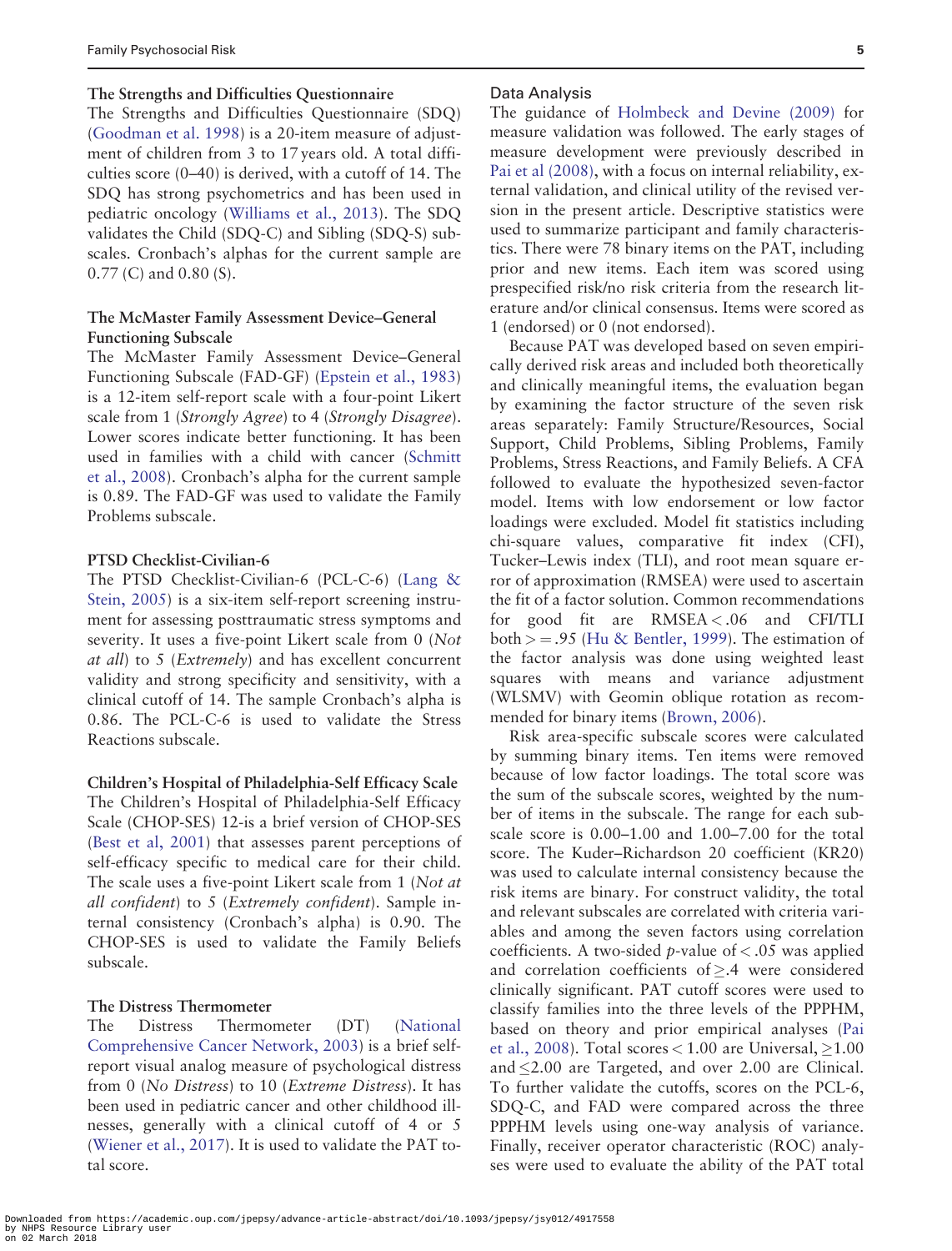| Model tested                  | Items |          | df       | RMSEA (CI)             | CFI  | TH   |
|-------------------------------|-------|----------|----------|------------------------|------|------|
| One-factor models             |       |          |          |                        |      |      |
| Family structure              | 6     | 15.61    | 9        | $.043$ $(.000-.078)$   | .979 | .965 |
| Social support                |       | 7.90     |          | $.038(.000-.087)$      | .977 | .955 |
| Child problems                | 1.5   | 306.47   | 90       | $.078$ $(.069 - .088)$ | .888 | .870 |
| Sibling problems              | 1.5   | 225.52   | 90       | $.064$ $(.054-.074)$   | .959 | .952 |
| Family problems               | 13    | 137.62   | 65       | $.053(.041-.066)$      | .880 | .856 |
| Stress reactions <sup>+</sup> |       | 0.00     | $\Omega$ |                        |      |      |
| Family beliefs                | 11    | 85.50    | 44       | $.049(.033-.064)$      | .889 | .862 |
| Seven-factor model            | 68    | 2,568.55 | 2,250    | $.019(.015-.022)$      | .910 | .906 |

Table II. Fit Statistics for PAT Risk Area-Specific One-Factor Models and the Seven-Factor Model

Note.  $\dagger$  = saturated model with three items.  $\chi^2$  = chi-square statistics; CI = confidence interval; CFI = comparative fit index;  $df$  = degrees of freedom;  $PAT =$  Psychosocial Assessment Tool;  $RMSEA =$  root mean square error of approximation;  $TLI =$  Tucker–Lewis index; WLSMV = weighted least squares with means and variance adjustment, estimation method with binary items was used.

and subscale scores to discriminate clinical levels of child or parent distress, using the DT, PCL-6, and SDQ-C. Factor analysis was conducted using Mplus version 8, and other statistical analyses were performed with SPSS version 24.

#### **Results**

#### Caregiver Accrual and Flow Through the Study

English-speaking families ( $n = 463$ ) were approached for participation. Of these, 47 families refused participation and 416 were consented (90% participation rate). Seven consented families withdrew before baseline data collection and one was withdrawn because of ineligibility. After removing data from 22 families with responses missing for  $>50\%$  of the items, surveys of the primary caregiver from 394 families were analyzed.

# Factor Structure of the PAT

The first set of analyses demonstrated that one-factor models are appropriate for each of the seven risk areas with satisfactory fit indices (CFI/TFI, RMSEA). This allowed a CFA to test the originally hypothesized seven-factor model. Goodness-of-fit indices showed a good fit of the model (RMSEA all  $< .1$ , CFI .880-.979, TLI .856–.965; Table II). The loadings of the individual items on the latent subscales in the sevenfactor model were strong [\(Table III](#page-6-0)), ranging from .60 to .83 for Family Structure/Resources, .68 to .93 for Social Support, .59 to .88 for Child Problems, .58 to .93 for Sibling Problems, .36 to .80 for Family Problems, .91 to .97 for Stress Reactions, and .41 to .95 for Parental Beliefs. Correlations between factors showed consistent and positive relationships as expected [\(Supplemental File 2\)](https://academic.oup.com/jpepsy/article-lookup/doi/10.1093/jpepsy/jsy012#supplementary-data).

# PAT Descriptive Statistics and Internal **Consistency**

Descriptive statistics for the total PAT score and the seven subscales are presented in [Table IV.](#page-7-0) Internal consistency for the total score was strong

 $(KR20 = 0.81)$ . Child Problems, Sibling Problems, and Stress Reaction had KR20 > 0.80. Family Structure/ Resources, Social Support, Family Problems, and Family Beliefs were adequate but lower, from 0.59 to 0.64.

#### Subscale Validation

Descriptive statistics for the validation measures and relations with the PAT total and subscale scores used are in [Table V](#page-8-0). Moderate to strong correlations between the seven specific risk area subscales and the corresponding validation measures were found. Specifically, the PAT total score correlated in the expected direction with the measures of parental distress (DT, PCL-6), child (patient) and sibling behavior (SDQ), family functioning (FAD), self-efficacy (CHOP-SES), and SES (BSMSS). Each of the predicted associations between PAT subscales and validation measures was supported, although some measures correlated strongly on more than one factor (e.g., FAD had a higher correlation with Family Beliefs than Family Problems). Moreover, divergent validity of the subscales was also supported in that low correlations were observed between subscale scores and unrelated measures.

# Validation of the PPPHM Levels

Using PAT total scores, 62.5% of the sample scored at the Universal Level of the PPPHM (total score  $< 1.0$ ), 26.9% were at the Targeted Level (1.0–2.0), and 10.6% were in the Clinical tier  $(>2)$ . Mean scores were significantly different for the three tiers of the PPPHM for the DT, PCL-6, FAD, MOS-SSS, BSMSS, and SDQ-C (all  $p < .0001$ , [Table VI](#page-8-0)), except for the BSMSS. Post hoc comparisons showed that Universal risk level families had significantly lower PCL-6, FAD-GF, SDQ-C, SDQ-S, and DT scores and higher CHOP-SES and MOS-SSS scores than those at the Targeted (effect sizes .10–1.03) and Clinical level (effect sizes .34–1.65). There were also significant differences in PCL-6, and CHOP-SES scores between Targeted and Clinical level families ( $p < .05$ ).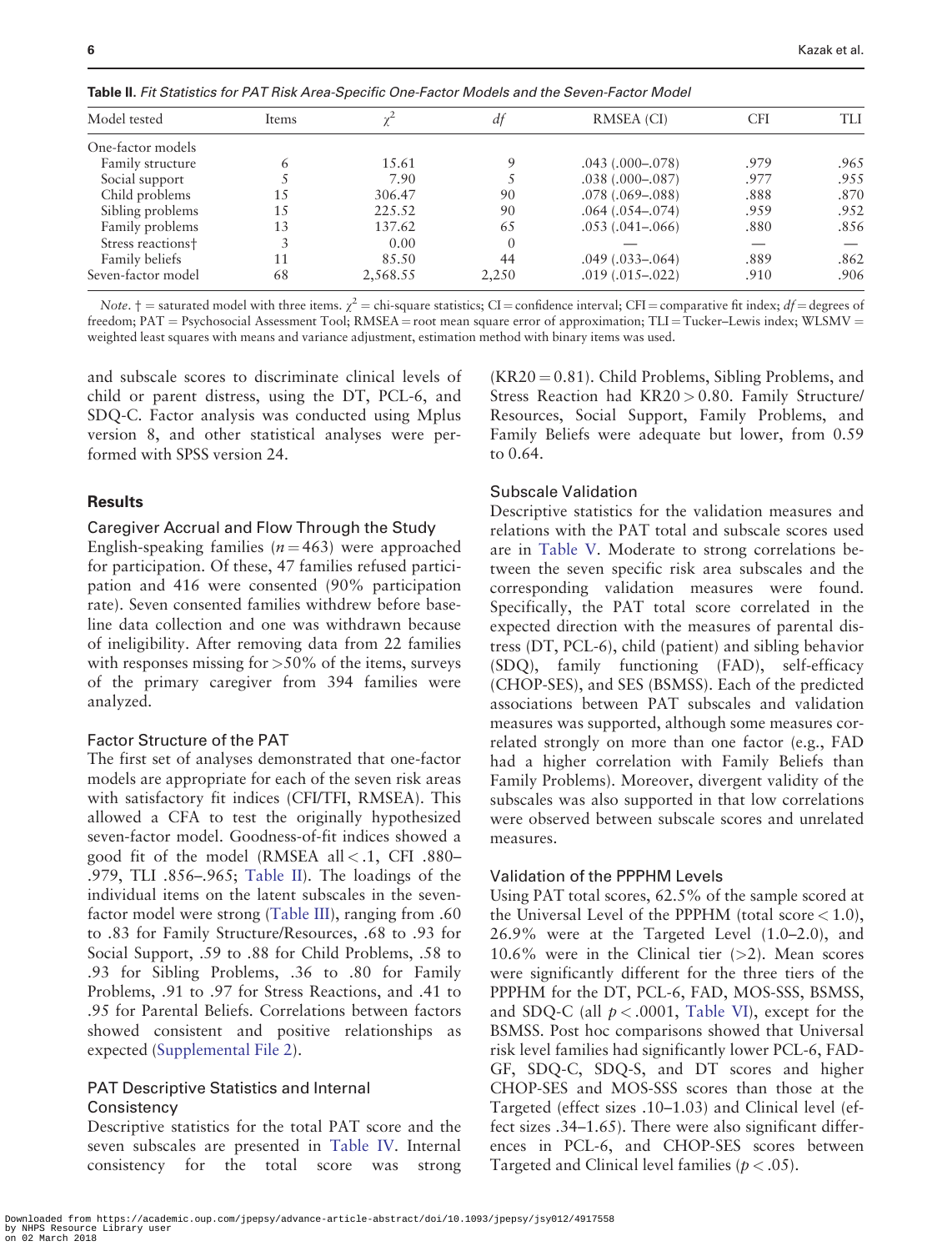<span id="page-6-0"></span>

| Item description by factor <sup>a</sup>                              | Risk $(\% )$   | FS  | SS  | CP  | <b>SP</b> | FP         | <b>SR</b> | FB |
|----------------------------------------------------------------------|----------------|-----|-----|-----|-----------|------------|-----------|----|
| Family structure                                                     |                |     |     |     |           |            |           |    |
| Caregiver age <21 years                                              | 3              | .65 |     |     |           |            |           |    |
| Level of education of participant                                    | $\overline{4}$ | .60 |     |     |           |            |           |    |
| Marital status                                                       | 26             | .80 |     |     |           |            |           |    |
| Planning to become pregnant or adopt                                 | $\overline{4}$ |     |     |     |           |            |           |    |
| Getting to the appointments                                          | 12             | .71 |     |     |           |            |           |    |
| Health-care coverage/insurance                                       | 33             | .62 |     |     |           |            |           |    |
| Is your family having money problems?                                | 15             | .83 |     |     |           |            |           |    |
| Child schooling status                                               | 10             |     |     |     |           |            |           |    |
| Social support                                                       |                |     |     |     |           |            |           |    |
| Help/w childcare/parenting                                           | $\mathbf{1}$   |     | .93 |     |           |            |           |    |
| Help/w emotional support                                             | $\mathbf{1}$   |     | .93 |     |           |            |           |    |
| Help/w money/financial support                                       | 10             |     | .79 |     |           |            |           |    |
| Help/w information                                                   | 5              |     | .68 |     |           |            |           |    |
| Help/w every tasks                                                   | $\overline{4}$ |     | .87 |     |           |            |           |    |
| Child problems                                                       |                |     |     |     |           |            |           |    |
| Seem moody/change moods a lot                                        | 70             |     |     | .59 |           |            |           |    |
| Seem sad/does not want to be .others                                 | 42             |     |     | .45 |           |            |           |    |
| Have developmental problems                                          | 12             |     |     | .60 |           |            |           |    |
| Victim of crime, or abuse, or violence                               | $\overline{2}$ |     |     |     |           |            |           |    |
| Have a mental health problem                                         | 4              |     |     | .81 |           |            |           |    |
| Act younger than his/her age                                         | 10             |     |     | .68 |           |            |           |    |
| Get upset, the doctor or dentist                                     | 35             |     |     | .61 |           |            |           |    |
| Seem overly active or cannot sit still                               | 21             |     |     | .62 |           |            |           |    |
| Have problems paying attention                                       | 23             |     |     | .84 |           |            |           |    |
| Cry or get upset easily                                              | 39             |     |     | .73 |           |            |           |    |
| Get distracted easily                                                | 33             |     |     | .80 |           |            |           |    |
| Worry a lot                                                          | 33             |     |     | .61 |           |            |           |    |
| Have a learning problem/problems school                              | 12             |     |     | .76 |           |            |           |    |
| Use drugs, alcohol, or other substances                              | 0.3            |     |     |     |           |            |           |    |
| Act shy or cling to you or other adults                              | 29             |     |     | .61 |           |            |           |    |
| Problems making or keeping friends                                   | 8              |     |     | .75 |           |            |           |    |
| Steal, lie, or act aggressively toward others                        | 2              |     |     | .88 |           |            |           |    |
| Talk about suicide/suicidal attempt                                  | 0.3            |     |     |     |           |            |           |    |
| Sibling problems                                                     |                |     |     |     |           |            |           |    |
| Seem moody/change moods a lot                                        | 24             |     |     |     | .81       |            |           |    |
| Seem sad/does not want to beothers                                   | 10             |     |     |     | .79       |            |           |    |
| Have developmental problems                                          | $\sqrt{5}$     |     |     |     | .85       |            |           |    |
| Victim of crime, or abuse, or violence                               | $\sqrt{2}$     |     |     |     |           |            |           |    |
| Have a mental health problem                                         | 5              |     |     |     | .81       |            |           |    |
| Act younger than his/her age                                         | 6              |     |     |     | .87       |            |           |    |
| Get upsetthe doctor or dentist                                       | 12             |     |     |     | .58       |            |           |    |
| Seem overly active or cannot sit still                               | 13             |     |     |     | .87       |            |           |    |
| Have problems paying attention                                       | 16             |     |     |     | .93       |            |           |    |
| Cry or get upset easily                                              | 19             |     |     |     | .77       |            |           |    |
| Get distracted easily                                                | 20             |     |     |     | .89       |            |           |    |
| Worry a lot                                                          | 17             |     |     |     | .73       |            |           |    |
| Have a learning problem/problems school                              | 9              |     |     |     | .84       |            |           |    |
| Use drugs, alcohol, or other substances                              | $\mathbf{1}$   |     |     |     |           |            |           |    |
| Act shy or cling to you or other adults                              | 10             |     |     |     | .57       |            |           |    |
| Problems making or keeping friends                                   | 5              |     |     |     | .89       |            |           |    |
| Steal, lie, or act aggressively toward others                        | $\mathbf{1}$   |     |     |     | .68       |            |           |    |
| Talk about suicide/made a suicidal attempt                           | $\mathbf{1}$   |     |     |     |           |            |           |    |
| Family problems                                                      |                |     |     |     |           |            |           |    |
|                                                                      |                |     |     |     |           |            |           |    |
| Worry, fear, or anxiety at times                                     | 58<br>5        |     |     |     |           | .69<br>.68 |           |    |
| Drugs or alcohol problems in the family<br>Sad or depressed at times | 56             |     |     |     |           | .80        |           |    |
|                                                                      | 20             |     |     |     |           | .71        |           |    |
| Problems paying attention, staying focused                           | 17             |     |     |     |           | .60        |           |    |
| Relationship problems breaking up/divorce                            |                |     |     |     |           |            |           |    |
| Trouble with the law or in jail                                      | 6              |     |     |     |           | .59        |           |    |
| Drinks too much alcohol                                              | 5              |     |     |     |           | .62        |           |    |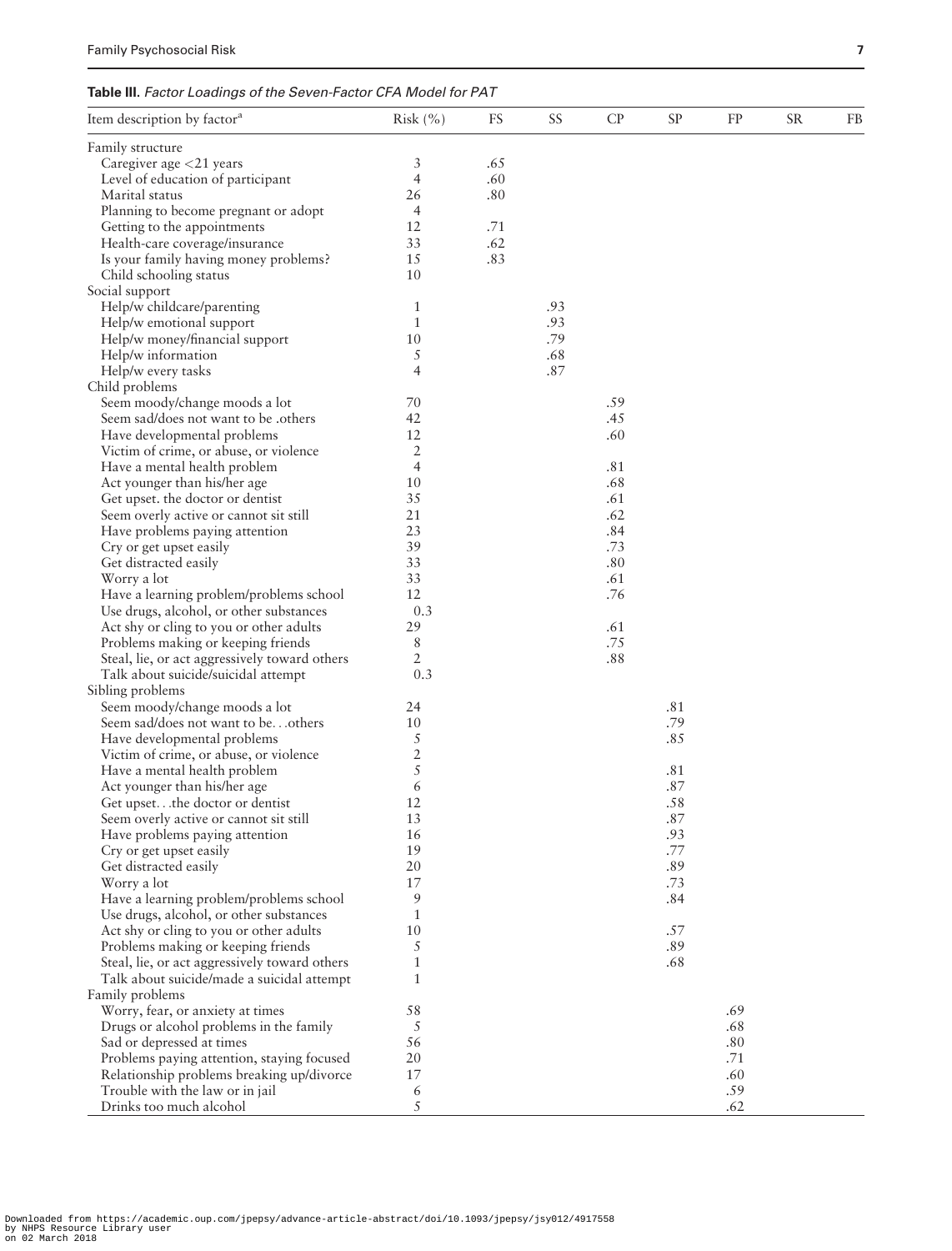#### <span id="page-7-0"></span>Table III. Continued

| Item description by factor <sup>a</sup>     | Risk $(\% )$   | <b>FS</b> | SS | CP | <b>SP</b> | FP  | <b>SR</b> | <b>FB</b> |
|---------------------------------------------|----------------|-----------|----|----|-----------|-----|-----------|-----------|
| Legal problems or fight with child custody  | 4              |           |    |    |           |     |           |           |
| Talked about or attempted suicide           |                |           |    |    |           | .60 |           |           |
| Victim crime, abuse, or domestic violence   |                |           |    |    |           | .54 |           |           |
| Really sick have a serious medical problem  | 8              |           |    |    |           | .45 |           |           |
| Any other mental health problems            |                |           |    |    |           | .75 |           |           |
| Family member died during the past year     | 13             |           |    |    |           | .36 |           |           |
| In-patient treatment mental health          | 3              |           |    |    |           | .72 |           |           |
| Stress reactions                            |                |           |    |    |           |     |           |           |
| Upsetting thoughts, memories bad dreams     | 18             |           |    |    |           |     | .91       |           |
| Upset at things                             | 21             |           |    |    |           |     | .93       |           |
| Jumpy, startle, heart beat fast             | 15             |           |    |    |           |     | .97       |           |
| Family beliefs                              |                |           |    |    |           |     |           |           |
| The doctors/nurses will know what to do     |                |           |    |    |           |     |           | .93       |
| I can express my concerns to medical team   | $\overline{3}$ |           |    |    |           |     |           | .83       |
| We can make good treatment decisions        | $\overline{2}$ |           |    |    |           |     |           | .95       |
| I will be a good parent through all of this | 3              |           |    |    |           |     |           | .66       |
| Our family will be closer because of this   | 10             |           |    |    |           |     |           | .50       |
| There are people I can turn to for help     | 11             |           |    |    |           |     |           | .73       |
| My child will be in a lot of pain $(R)$     | 34             |           |    |    |           |     |           | .41       |
| Everything happens for a reason $(R)$       | 60             |           |    |    |           |     |           |           |
| This is a disaster $(R)$                    | 31             |           |    |    |           |     |           | .52       |
| Cancer is a death sentence (R)              | 5              |           |    |    |           |     |           | .52       |
| We are going to beat this                   | 3              |           |    |    |           |     |           | .74       |
| Our family life will get worsethis $(R)$    | 8              |           |    |    |           |     |           | .63       |

a Items are paraphrased or abbreviated for table.

Note.  $CP =$  Child Problems; FB = Family Belief; FP = Family Problems; FS = Family Structure; PAT = Psychosocial Assessment Tool;  $SP = Sibling$  Problems;  $SR = Stress$  Reactions;  $SS = Social Support$ .

Table IV. Descriptive Statistics and Internal Consistency Coefficients for PAT Total and Subscale Scores

| М    | SD   | Range      | KR <sub>20</sub> |
|------|------|------------|------------------|
|      |      |            | 0.61             |
| 0.04 | 0.12 | $0 - 1$    | 0.59             |
| 0.25 | 0.20 | $() - 1$   | 0.80             |
| 0.11 | 0.18 | $0 - 0.80$ | 0.85             |
| 0.16 | 0.14 | $0 - 0.62$ | 0.64             |
| 0.18 | 0.33 | $0 - 1$    | 0.84             |
| 0.10 | 0.12 | $0 - 0.82$ | 0.59             |
| 0.97 | 0.71 | $0 - 3.64$ | 0.81             |
|      | 0.15 | 0.20       | $0 - 0.83$       |

Note. Binary items were used to compute sum subscale score and weighted total score.  $PAT =$  Psychosocial Assessment Tool.

# Clinically Significant Outcomes

ROC analyses further demonstrated that the PAT total score can discriminate clinical or risk levels of the PCL-6 and the SDQ-C with area under the curve (AUC) as .773 and .839, respectively ( $p < .001$ ). PAT subscale scores for child (patient) problems and stress reactions were also associated with high AUCs for the corresponding validation measures and .708 (PCL-6 and .901 (SDQ-C). Using the cutoff of 1.0 for PAT total scores (i.e., universal vs. target or clinical), PAT has a sensitivity of 66.1% (PCL-6) and 80.6% (SDQ-C) and specificity of 76.7% (PCL-6) and 68.8% (SDQ-C) for detecting clinical or at risk levels. The AUC for the DT (cutoff of 4) was .675 with a specificity of 85.5% and a sensitivity of 43.0%.

#### **Discussion**

Screening families for psychosocial risk is an important component of care in pediatric cancer. The Standards for Psychosocial Care in Pediatric Cancer ([Wiener, Kazak, Noll, Patenaude,](#page-11-0) & [Kupst, 2015](#page-11-0)) include as a first standard of care, "Youth with cancer and their family members should routinely receive systematic assessments of their psychosocial health care needs," based on a systematic review of evidence from 149 studies published between 1995 and 2015 ([Kazak, Abrams et al., 2015](#page-10-0)). The revised (third) version of the PAT is a psychometrically sound screener of family psychosocial risk in pediatric cancer that can be used to meet this standard. The rigorous validation process in a multiinstitutional sample of caregivers of children newly diagnosed with cancer supported the seven conceptual factors of the PAT and the total score reflected tiered risk on the PPPHM. Overall, the psychometric properties are similar to the PAT2.0 (Pai et al., 2008) although the revised version has the advantages of a lower reading level, attention to a wider range of developmentally and clinically important risks, and Web-based administration.

Internal consistency of the total PAT score is strong, and this is also the case for the Child Problems, Sibling Problems, and Stress Reactions subscales. The more general and broad family subscales (Social Support, Family Structure/Resources, Family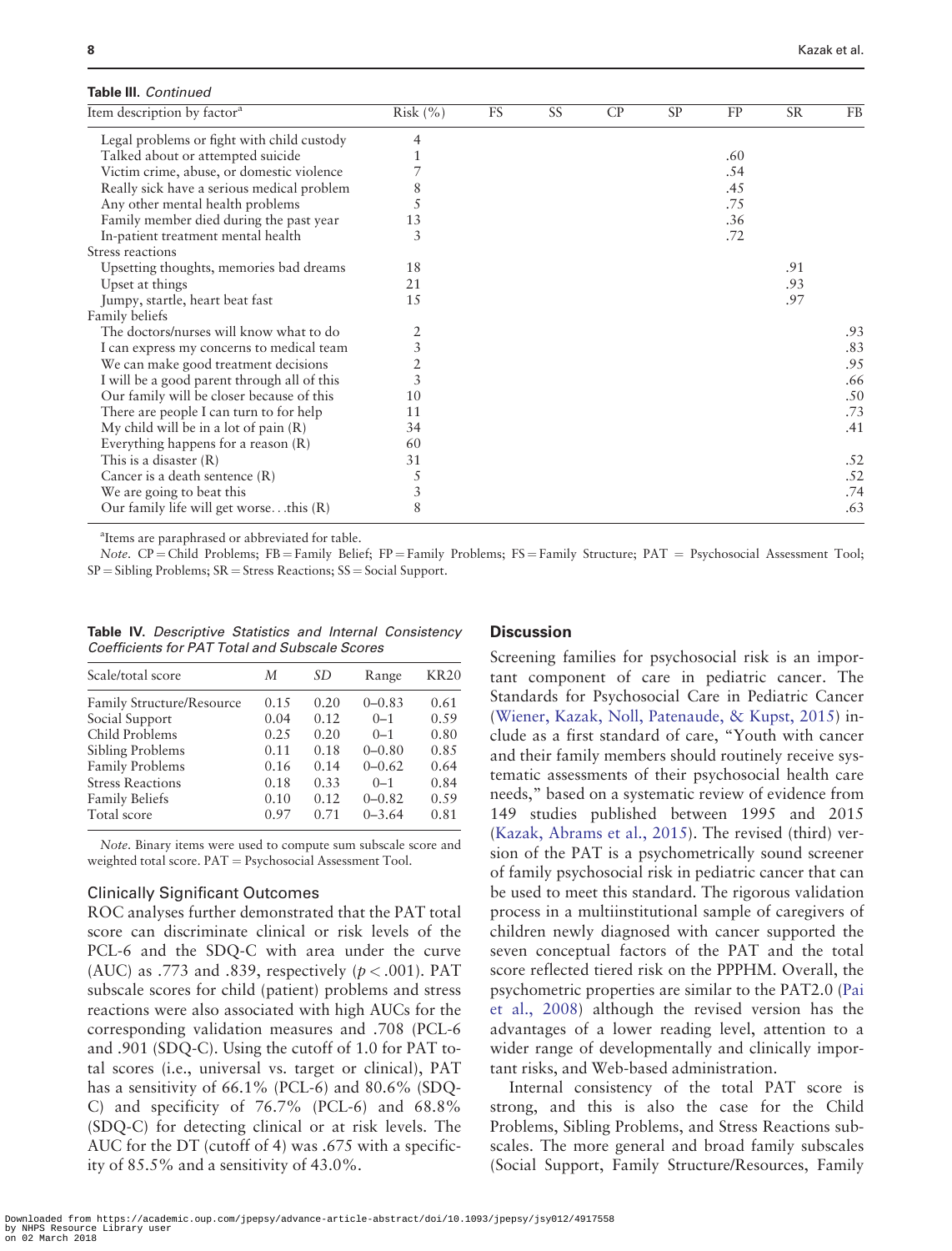<span id="page-8-0"></span>Table V. Descriptive Statistics and Internal Consistency for Validation Measures and Relations With PAT Total and Subscale Scores

|                    | М     | SD    | Alpha | PAT total<br>score | Family<br>Structure | Social<br>Support | Child<br>Problems | Sibling<br>Problems | Family<br>Problems | <b>Stress</b><br>Reactions | Family<br><b>Beliefs</b> |
|--------------------|-------|-------|-------|--------------------|---------------------|-------------------|-------------------|---------------------|--------------------|----------------------------|--------------------------|
| MOS-SSS            | 83.04 | 14.27 | 0.97  | $-.40***$          | $-.20***$           | $-.35***$         | $-.18**$          | $-.11*$             | $-.28***$          | $-.22***$                  | $-.37***$                |
| SDQ-C              | 7.40  | 4.88  | 0.77  | $.48***$           | $.20***$            | $.23***$          | $.70***$          | $.34***$            | $.24***$           | $.16***$                   | $.14*$                   |
| SDQ-S              | 6.84  | 5.11  | 0.80  | $.44***$           | $.14*$              | $.17**$           | $.32***$          | $.62***$            | $.35***$           | $.13*$                     | $.22**$                  |
| FAD-GF             | 1.60  | 0.47  | 0.89  | $.43***$           | $.18**$             | $.22**$           | $.21**$           | $.13*$              | $.39**$            | $.26**$                    | $.42**$                  |
| PCL-6              | 12.19 | 4.94  | 0.86  | $.58***$           | $.14**$             | $.22**$           | $.28**$           | $.20**$             | $.36**$            | $.53**$                    | $.45**$                  |
| <b>CHOP-SES</b>    | 53.14 | 6.23  | 0.90  | $-.23***$          | (.05)               | $(-.02)$          | $-.17**$          | $(-.06)$            | $-.13**$           | $-.23**$                   | $-.35***$                |
| BSMSS <sup>a</sup> |       |       |       | $-.16***$          | $-.40**$            | $-.21**$          | (.02)             | (.04)               | $(-.01)$           | $(-.00)$                   | $(-.06)$                 |
| DT                 | 6.02  | 2.57  |       | $.43***$           | $.11*$              | $.21***$          | $.24***$          | $.13***$            | $.28***$           | $.38***$                   | $.32***$                 |

 $a$ BSMSS levels (high to low): I (N = 39, 9.9%), II (N = 65, 16.5%), III (N = 97, 24.6%), IV (N = 76, 19.3%), V (N = 93, 23.6%), unknown  $(N = 24, 6.1\%)$ .

 $**p* < .05; ***p* < .01; ***p* < .001.$ 

BSI-18 = Brief Symptom Inventory; BSMSS = Barratt Simplified Measure of Socioeconomic Status; CHOP-SES = Children's Hospital of Philadelphia-Self Efficacy Scale; DT = Distress Thermometer; FAD-GF = the McMaster Family Assessment Device–General Functioning Subscale; MOS-SSS = the Medical Outcomes Study Social Support Survey; SDQ = the Strengths and Difficulties Questionnaire; PAT = Psychosocial Assessment Tool; PCL-C-6 = PTSD Checklist-Civilian-6.

Table VI. Mean Validation Measures by PPPHM Categories

|                   | Universal | Targeted | Clinical |       |      | $d$ (U vs. T) | $d$ (U vs. C) | d(T vs. C) |
|-------------------|-----------|----------|----------|-------|------|---------------|---------------|------------|
| $PCL-6*$          | 10.20     | 14.38    | 17.92    | 74.76 | .000 | $-.97$        | $-1.65$       | $-.67$     |
| $FAD-GF**$        | 1.46      | 1.73     | 1.97     | 29.36 | .000 | $-.62$        | $-1.03$       | $-.45$     |
| $SDQ$ (patient)** | 5.77      | 8.85     | 11.79    | 29.88 | .000 | $-.67$        | $-1.24$       | $-.53$     |
| $SDQ$ (sibling)** | 4.92      | 9.62     | 10.55    | 39.54 | .000 | $-1.03$       | $-1.14$       | $-.17$     |
| $CHOP-SES$ ***    | 53.28     | 53.82    | 48.54    | 11.75 | .000 | $-.10$        | .67           | .76        |
| $MOS-SSS$ **      | 90.47     | 83.86    | 78.54    | 15.74 | .000 | .44           | .77           | .29        |
| <b>BSMSS</b>      | 41.50     | 39.18    | 36.50    | 2.64  | .073 | .17           | .34           | .18        |
| $DT**$            | 5.28      | 7.05     | 7.82     | 31.74 | .000 | $-.76$        | $-1.08$       | $-.36$     |

\*All post hoc comparisons significant at p < .05 Universal versus Targeted, Universal versus Clinical, Targeted versus Clinical.

\*\*Post hoc comparisons significant at  $p < 0.05$  for Universal versus Targeted, Universal versus Clinical. Not significant for Targeted versus Clinical.

\*\*\*Post hoc comparisons significant at  $p < 0.05$  for Universal versus Clinical, Targeted versus Clinical. Not significant for Universal versus Targeted.

BSMSS = Barratt Simplified Measure of Socioeconomic Status; CHOP-SES = Children's Hospital of Philadelphia-Self Efficacy Scale; DT = Distress Thermometer; FAD-GF = the McMaster Family Assessment Device–General Functioning Subscale; MOS-SSS = the Medical Outcomes Study Social Support Survey; SDQ = the Strengths and Difficulties Questionnaire; PAT = Psychosocial Assessment Tool; PPPHM = Pediatric Preventative Psychosocial Risk Model.

Problems, Family Beliefs) were less internally consistent, perhaps because they assess broader concepts and are less likely to adhere to a narrow singular construct of family functioning and social support. In a brief screener that covers a broad range of content, construct validation is critical. The PAT demonstrated significant associations with all the validation measures, indicating that the total score on the PAT reflects multiple components of family psychosocial risk. Each of the subscales was also significantly correlated with its chosen validation measure, establishing convergent validity. Discriminant validity was evident in that subscales did not correlate with theoretically unrelated measures. The ability of the PAT to identify clinical cases on the PCL-6 and the SDQ-C was strong. While the specificity for the DT was strong, the sensitivity

was not. The PAT is intended to measure diverse aspects of family risk rather than the individual and more unidimensional construct of distress used in the DT. In sum, these analyses highlight the strength of the PAT validation, using rigorous methods, and its ability to assess important and diverse aspects of the social ecology.

The trilevel structure of the PPPHM is essential to its ability to readily identify families at different tiers of risk and use in delivering clinical care matched to the needs of families. The distribution of risk across the three levels of the PPPHM in this study is highly consistent with other samples [\(Kazak, Abrams et al.,](#page-10-0) [2015\)](#page-10-0). The Universal level is the largest, with close to two thirds of families falling into this classification. Those families at elevated risk are smaller in number,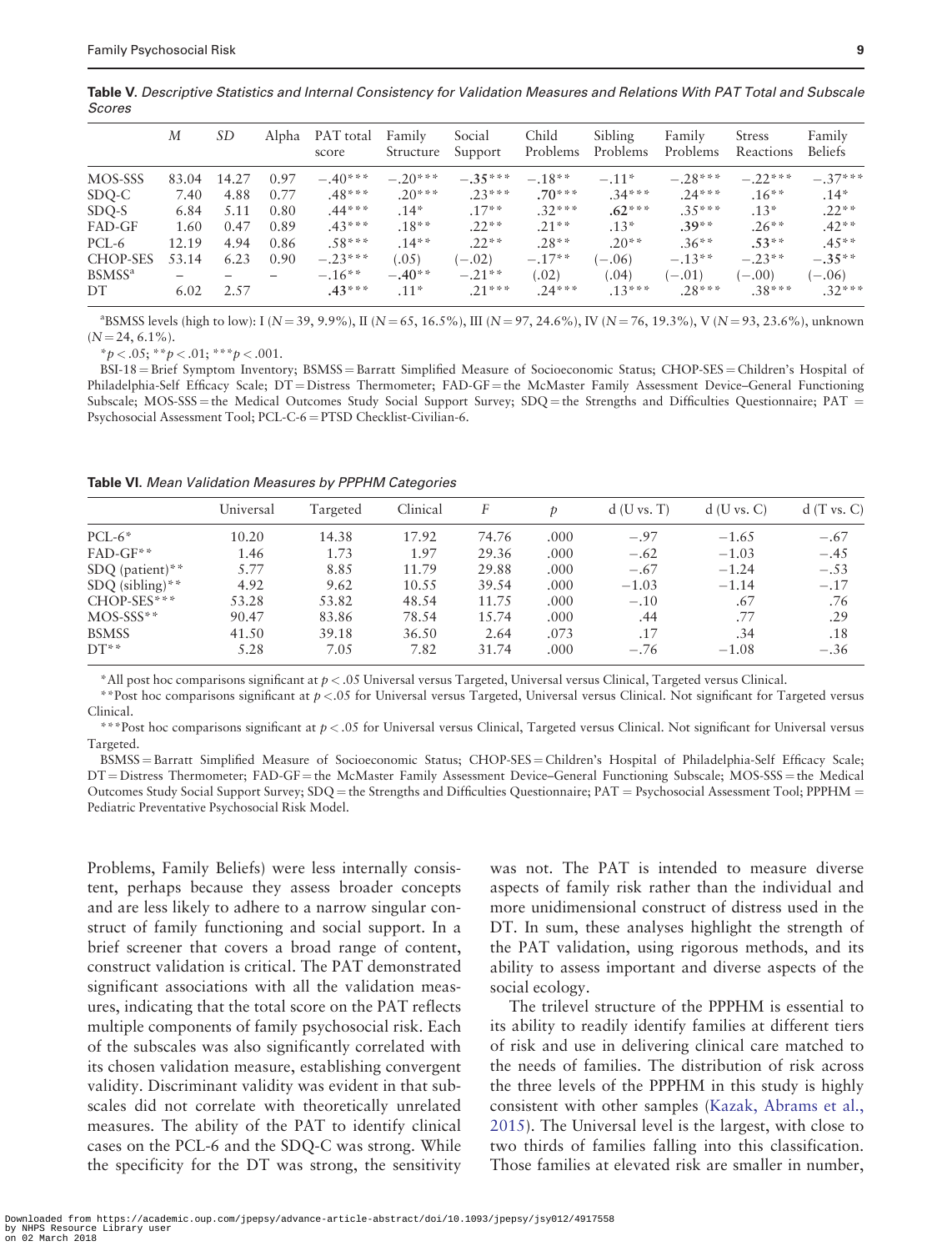<span id="page-9-0"></span>with about one third at the Targeted level (indicating some degree of already apparent risk) and 10% or less falling in the Clinical range. Importantly, scores on validating measures clearly differentiated among the three levels of the PPPHM based on PAT scores, confirming their clinical utility. Finally, the PAT demonstrated specificity to detect clinical scores in terms of parent distress and child (patient) behavior.

Although the PAT is used broadly and can help meet the assessment standard, rigorous evaluation of how screening with the PAT changes clinical care is an important future goal. Indeed, with a third-generation measure and evidence of consistently strong psychometric properties, an important next step is to implement the PAT in clinical practice more broadly. The PAT provides a potential answer to the important challenge of identifying psychosocial risk in an effective and efficient manner so as to be able to develop treatment strategies matched to the PPPHM levels and families' needs. Multidisciplinary pediatric oncology providers report that screening is important in facilitating clinical care and in engaging families in the process ([Kazak et al., 2017](#page-10-0)). Providing training to sites about use of the PAT and assuring the presence of champions for screening are key factors in implementation ([Kazak et al., 2017](#page-10-0)).

Although this study addresses the PAT in pediatric cancer, several other disease groups have taken active steps to assure evidence-based psychosocial screening. There are published international guidelines for type I diabetes ([Delamater, de Wit, McDarby, Malik,](#page-10-0) & [Acerini, 2014](#page-10-0)), screening patients aged  $\geq$ 12 years for anxiety and depression is a recommended part of care in cystic fibrosis [\(Quittner et al., 2016\)](#page-10-0), and family assessment is recommended in neonatology ([Hynan](#page-10-0) & [Hall, 2015\)](#page-10-0). Almost all of the items on the PAT are disease-neutral, making adaptation for other health conditions feasible. Validation studies in other samples, including other oncology-related groups (e.g., patients undergoing hematopoetic stem cell transplantation, those with brain tumors treated with surgery only) are important as are investigations of the utility of screening at various points in the course of illness and treatment and research on the value added of screening for clinical care.

Next steps in family risk assessment using the PAT include validation of the Spanish version. With PAT subscales related to socioeconomic considerations, this will allow for linking psychosocial risk assessment with key issues related to health-care access and equity. This revised version of the PAT is ready for use and can be administered online with automated scoring and communication of family risk information. It is unique in terms of providing an evidence-based screener that taps into issues across the social ecology and that can be used to meet the assessment standard

([Kazak, Abrams et al., 2015\)](#page-10-0). With an evidence-based tool, identification of barriers to screening will offer opportunities to investigate how screening can be conducted and integrated into testable clinical pathway models to assure that screening is translated into improved, efficient, and cost-effective care for children and families.

#### Supplementary Data

[Supplementary data](https://academic.oup.com/jpepsy/article-lookup/doi/10.1093/jpepsy/jsy012#supplementary-data) can be found at: [http://www.jpepsy.](http://www.jpepsy.oxfordjournals.org/) [oxfordjournals.org/](http://www.jpepsy.oxfordjournals.org/).

#### Acknowledgments

The authors thank all of the families that participated in this study. The authors also thank oncologist colleagues E. Anders Kolb, MD, Anne Reilly, MD, MPH, Laura L. Worth, MD, Najat C. Daw, MD, Ramamoorthy Nagasubramanian, MD, and research team members Gabriela Vega, MS, Sandra Medina-George, MS, LPC, LPA, Stacey Condon, MA, LPC, LSSP, Maria A. Camero Garcia, MS, Angelica Maria Colmenares, MD, Roxana Galvis, Jessica Fleisher, BA, Blanca M. Velázquez-Martin, MA, Hector Oquendo Flores, BSHM, MBA, Kristin McCrary, MS, CCRP, and Aixa Rodriguez, MS

#### Funding

This research was funded by a grant from the American Cancer Society (grant number RSG 13-015), with additional support from Nemours Center for Healthcare Delivery Science.

Conflicts of interest: None declared.

#### **References**

- Alderfer, M., Mougianis, I., Barakat, L., Beele, D., DiTaranto, S., Hwang, W. T., ... Kazak, A. (2009). Family psychosocial risk, distress and service utilization in pediatric cancer: Predictive validity of the Psychosocial Assessment Tool. Cancer, 115, 4339–4349.
- Barratt, W. (2006). The Barratt simplified measure of social status (BSMSS). Terre Haute, IN: Indiana State University. Retrieved from [https://socialclassoncampus.blogspot.com/](https://socialclassoncampus.blogspot.com/2012/06/barratt-simplified-measure-of-social.html) [2012/06/barratt-simplified-measure-of-social.html](https://socialclassoncampus.blogspot.com/2012/06/barratt-simplified-measure-of-social.html)
- Barrera, M., Hancock, K., Rokeach, A., Atenafu, E., Cataudella, D., Punnett, A., & Greenberg, C. (2014). Does the use of the revised Psychosocial Assessment Tool (PATrev) result in improved quality of life and reduced psychosocial risk in Canadian families with a child newly diagnosed with cancer? Psycho-oncology, 23, 165–172.
- Barrera, M., Hancock, K., Rokeach, A., Cataudella, D., Atenafu, E., Johnston, D., ... Greenberg, C. (2014). External validity and reliability of the Psychosocial Assessment Tool (PAT) among Canadian parents of children newly diagnosed with cancer. Pediatric Blood Cancer, 61, 165–170. doi: 10.1002/pbc.24774
- Best, M., Streisand, R., Catania, L., & Kazak, A. (2001). Parental distress during pediatric leukemia and parental posttraumatic stress symptoms (PTSS) after treatment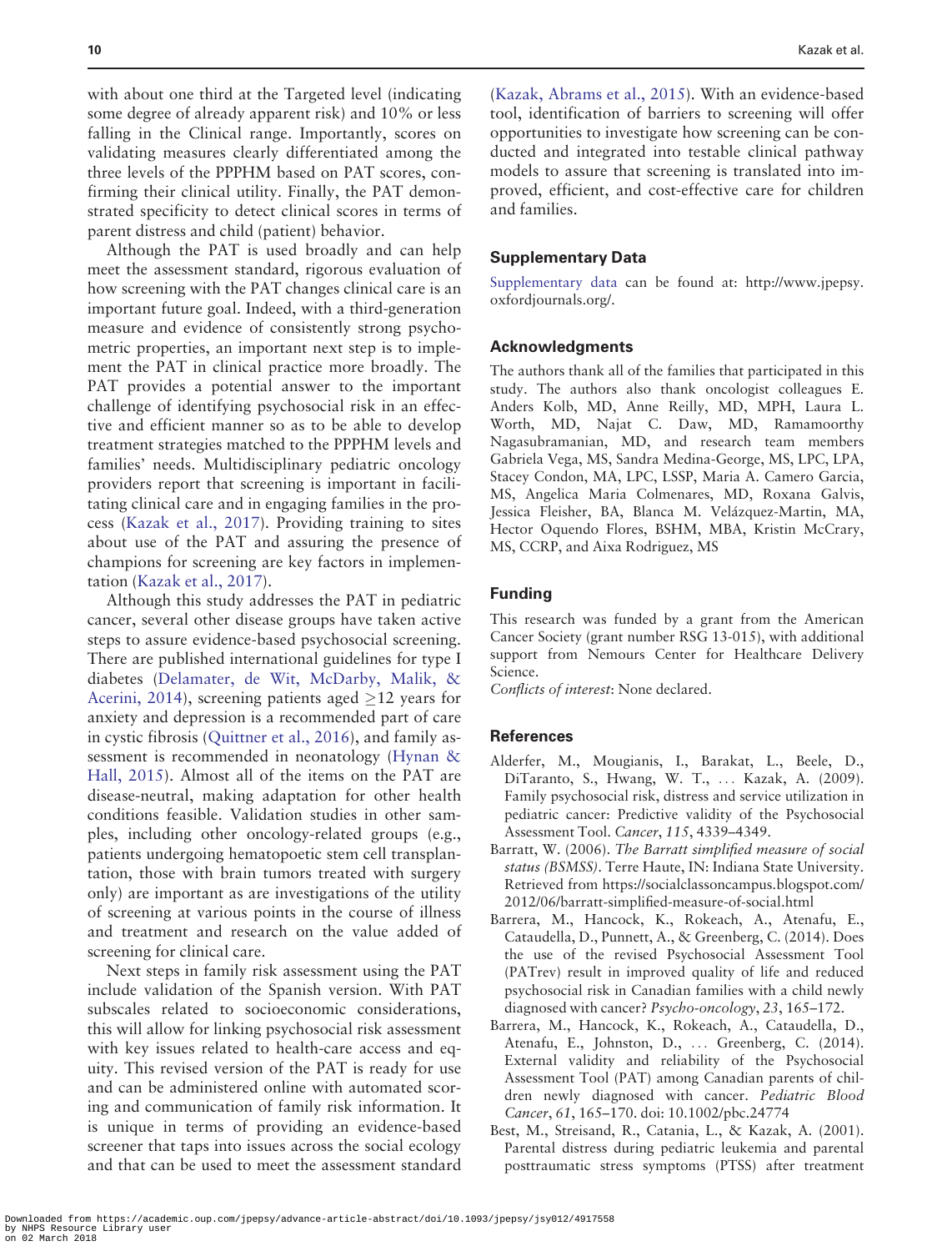<span id="page-10-0"></span>ends: Longitudinal followup. Journal of Pediatric Psychology, 26, 299–307.

- Brown, T. (2006). Confirmatory factor analysis for applied research. New York, NY: Guilford.
- Crosby, L., Joffe, N., Reynolds, N., Manegold, E., & Pai, A. (2016). Psychometric properties of the Psychosocial Assessment Tool-general in adolescents and young adults with Sickle Cell Disease. Journal of Pediatric Psychology, 41, 397–405.
- Delamater, A., de Wit, M., McDarby, V., Malik, J., & Acerini, C. (2014). ISPAD clinical practice consensus guidelines: Psychological care of children and adolescents with Type I diabetes. Pediatric Diabetes, 15, 232–244.
- Epstein, N. B., Baldwin, L. M., & Bishop, D. S. (1983). The McMaster family assessment device. Journal of Marital and Family Therapy, 9, 171–180.
- Gilleland, J., Reed-Knight, B., Brand, S., Griffin, A., Wasilewski-Masker, K., Meacham, L., & Mertens, A. (2013). Assessment of family psychosocial functioning in survivors of pediatric cancer using the PAT2.0. Psycho-oncology, 22, 2133–2139. doi: 10.1002/pon.3265
- Goodman, R., Meltzer, H., & Bailey, V. (1998). The strengths and difficulties questionnaire: A Pilot Study on the validity of the self-report version. European Child and Adolescent Psychiatry, 7, 125–130.
- Hearps, S., McCarthy, M., Muscara, F., Hearps, S., Burke, K., Jones, B., & Anderson, V. (2014). Psychosocial risk in families of infants undergoing surgery for a serious congenital heart disease. Cardiology in the Young, 24, 632–639.
- Holmbeck, G., & Devine, K. (2009). Editorial: An author's checklist for measure development and validation manuscripts. Journal of Pediatric Psychology, 34, 691–696.
- Hollingshead, A. (1975). The Four-Factor Index of Social Position. New Haven, CT: Yale University Press.
- Hu, L. T., & Bentler, P. M. (1999). Cutoff criteria for fit indexes in covariance structure analysis: Conventional criteria versus new alternatives. Structural Equation Modeling: A Multidisciplinary Journal, 6, 1–55.
- Hynan, M., & Hall, S. (2015). Psychosocial program standards for NICU parents. Journal of Perinatology, 35, S1–S4.
- Karlson, C., Faith, M., Pierce, J., Elkin, T. D., & Megason, G. (2013). Risk for psychosocial problems in pediatric cancer: Impact of socioeconomics. Children's Health Care, 42, 231–247.
- Karlson, C., Leist-Haynes, S., Smith, M., Faith, M., Elkin, T. D., & Megason, G. (2012). Examination of risk and resiliency in a pediatric Sickle Cell Disease population using the Psychosocial Assessment Tool 2.0. Journal of Pediatric Psychology, 37, 1031–1040.
- Kazak, A. (2006). Pediatric Psychosocial Preventative Health Model (PPPHM): Research, practice and collaboration in pediatric family systems medicine. Families, Systems and Health, 24, 381–395.
- Kazak, A., Barakat, L., Askins, M., McCafferty, M., Lattomus, A., Ruppe, N., & Deatrick, J. (2017). Provider perspectives on the implementation of psychosocial risk screening in pediatric cancer. Journal of Pediatric Psychology, 42, 700–710.
- Kazak, A., Barakat, L., Ditaranto, S., Biros, D., Hwang, W. T., Beele, D., ... Reilly, A. (2011). Screening for psychosocial risk at cancer diagnosis: The Psychosocial Assessment Tool (PAT). Journal of Pediatric Hematology and Oncology, 33, 289–294.
- Kazak, A., Barakat, L., Hwang, W. T., Ditaranto, S., Biros, D., Beele, D., ... Reilly, A. (2011). Association of psychosocial risk screening in pediatric cancer with psychosocial services provided. Psychooncology, 20, 715–723.
- Kazak, A., Schneider, S., DiDonato, S., & Pai, A. (2015). Family psychosocial risk screening guided by the Pediatric Preventative Psychosocial Health Model (PPPHM) using the Psychosocial Assessment Tool (PAT). Acta Oncologia, 54, 574–580.
- Kazak, A. E., Abrams, A. N., Banks, J., Christofferson, J., DiDonato, S., Grootenhuis, M. A., ... Kupst, M. J. (2015). Psychosocial assessment as a standard of care in pediatric cancer. Pediatric Blood and Cancer, 62, S426–S459.
- Kazak, A. E., Cant, M. C., Jensen, M. M., McSherry, M., Rourke, M. T., Hwang, W. T., ... Lange, B. J. (2003). Identifying psychosocial risk indicative of subsequent resource use in families of newly diagnosed pediatric oncology patients. Journal of Clinical Oncology, 21, 3220–3225.
- Kazak, A. E., Prusak, A., McSherry, M., Simms, S., Beele, D., Rourke, M., ... Kazak, A. (2008). The Psychosocial Assessment Tool (PAT2.0): Psychometric properties of a screener for psychosocial distress in families of children newly diagnosed with cancer. Journal of Pediatric Psychology, 33, 50–62.
- Pai, A., Tackett, A., Hente, E., Ernst, M., Denson, L., & Hommel, K. (2014). Assessing psychosocial risk in pediatric inflammatory bowel disease: Validation of the Psychosocial Assessment Tool 2.0\_General. Journal Pediatric Gastroenterology and Nutrition, 58, 51–56.
- Pai, A., Tackett, A., Ittenbach, R., & Goebel, J. (2012). Psychosocial Assessment Tool 2.0\_General: Validity of a psychosocial risk screener in a pediatric kidney transplant sample. Pediatric Transplantation, 16, 92–98.
- Psychosocial Assessment Tool. (2018). Psychosocial Assessment Tool (PAT). Retrieved from [https://www.psy](https://www.psychosocialassessmenttool.org/using-pat)[chosocialassessmenttool.org/using-pat.](https://www.psychosocialassessmenttool.org/using-pat) Retrieved February 9, 2018.
- Quittner, A. L., Abbott, J., Georgiopoulos, A. M., Goldbeck, L., Smith, B., Hempstead, S. E., ... Elborn, S.; International Committee on Mental Health; EPOS Trial Study Group. (2016). International Committee on Mental Health in Cystic Fibrosis: Cystic Fibrosis Foundation and European Cystic Fibrosis Society consensus statements for screening and treating depression and anxiety. Thorax, 71, 26–34.
- Reader, S., Ruppe, N., Deatrick, J., Rash-Ellis, D., Wadman, J., Miller, R., & Kazak, A. (2017). Caregiver perspectives on family psychosocial risks and resiliencies in pediatric Sickle Cell Disease: Informing the adaptation of the Psychosocial Assessment Tool (PAT). Clinical Practice in Pediatric Psychology, 5, 330–341.
- Rosenberg, A. R., Wolfe, J., Bradford, M. C., Shaffer, M. L., Yi-Frazier, J. P., Curtis, J. R., ... Baker, K. S. (2014). Resilience and psychosocial outcomes in parents of